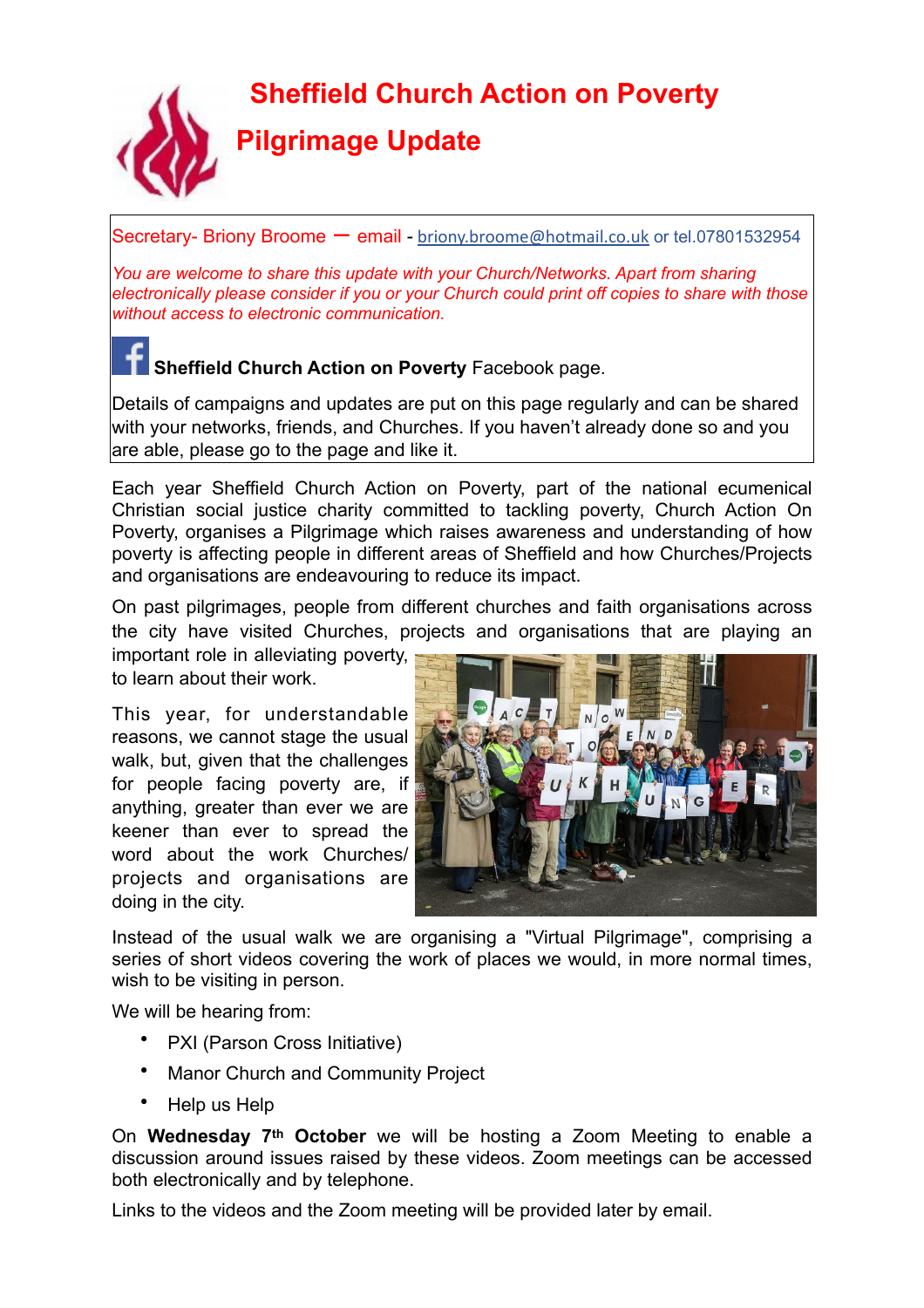# **THE IMPACT OF CORONA VIRUS IN SHEFFIELD**

On 28 August I joined in a zoom conference on the State of Sheffield 2020 organised by Sheffield City Partnership, with an opening message by its Chair, Lord Blunkett. The main object was to publicise a valuable report on the impact of coronavirus on the City. Some of the key points emerging were:

• During lockdown numbers on Universal Credit doubled to 44,000 - mainly not Council tenants. Nearly 18% of employees were furloughed. This means that the withdrawal of furlough support over the next few months could increase unemployment considerably. 47% of businesses were expecting to scale down their operations in the next

3 -6 months. All this is an alarming prospect and I feel the Government is not doing enough to tackle it.

The lockdown 'exacerbated inequalities'. As has been found nationally, those most adversely affected by the virus and the lockdown were the more vulnerable, including those in poverty, disabled people and BAME. It was suggested that there has been 'a lack of community engagement with BAME communities

A Race Equality Commission is being set up to look into these kind of issues in Sheffield.

- There seems to have been quite an impressive response by the Council and by the Voluntary sector. The Council set up seven local Community Response Teams. The Foodbanks responded well to unprecedented demand. According to the Report we now have 27 'food bank sites'.
- While the voluntary sector, described as one of Sheffield's strengths, did much invaluable work during the lockdown, a South Yorkshire Community Foundation survey showed that many small to medium voluntary bodies were only saved by the furlough scheme and now face a very uncertain future. Andy Buck as Chair of Voluntary Action Sheffield promised to look seriously into this.
- Digital exclusion proved a big issue. There are organisations in the City trying to tackle it.
- Surveys showed high levels of stress and anxiety and worsened mental health in the Sheffield population.

Readers of this Update are recommended to read the full report which is to be found at <https://niftyfoxcreative.wixsite.com/stateofsheffield>

David Price

### **Digital Exclusion**

For the past four years, the Cambridge Centre for Housing and Planning Research (CCHPR) at the University of Cambridge has been researching digital exclusion. While it is a well known fact that many older people are not online, the Centre's research highlights that digital exclusion is not just a generational **issue**.

Extract from the report: